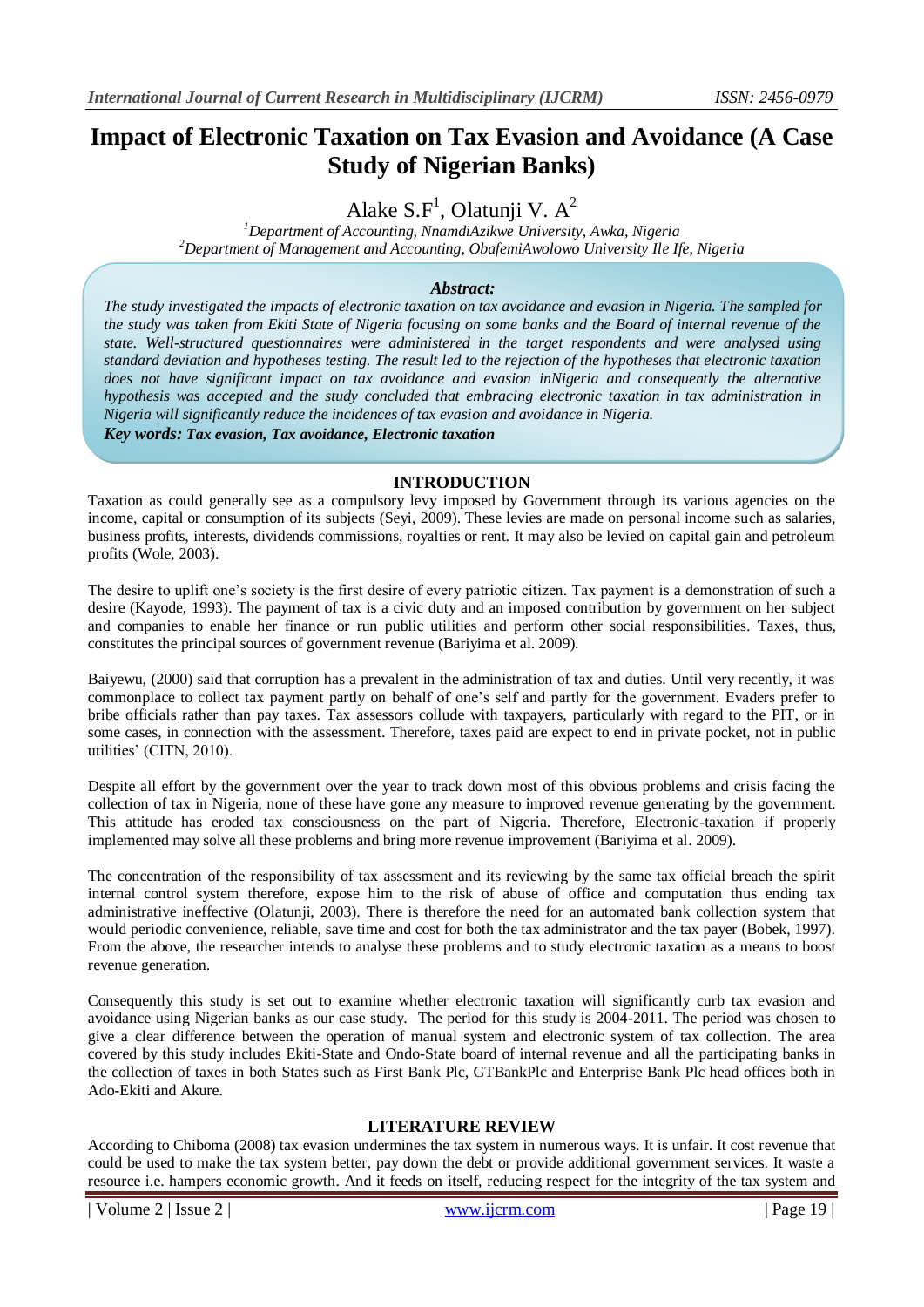leading to more cheating. There is an abundant evidence to show the existence of large-scale tax evasion and avoidance arising from the weak tax administration in the country. Such tax evasion and avoidance takes the form of:

- $\triangleright$  Income (profit) under declaration<br> $\triangleright$  Donations or charity to organisation
- 
- Invest in fixed assets.
- Refusal to complete tax forms.
- Illegal bunkering
- Smuggling
- →<br>
Donations or charity to organisation.<br>
→<br>
Refusal to complete tax forms.<br>
→<br>
Illegal bunkering<br>
→<br>
Smuggling<br>
→<br>
Cash payment with no invoice or recences Cash payment with no invoice or receipts.
- Fraud
- $\triangleright$  Inflation of deductible expenses.

Following this, Asada, (2005) suggested that three things can be done to deter those who are inclined to cheat:

- 1. A high probability of detection through the use of close computer network.
- 2. A high penalty if caught in this regard, the first order of business ought to be that whoever is caught under paying or avoiding their tax is made to pay what they owe.
- 3. Also, in order to enhance the effective collection of tax to reduce the incidence of tax evasion and consequent loss of revenue generation to the government, there is provision in the law for the payment of tax at source. Following this provision, tax is deducted at the point the income is received or accrued to the tax payer through withholding tax.

Tax Avoidance arises in a situation where the taxpayer arranges his financial affairs in way that would make him pay the least possible amount of tax without infringing the legal rules. In short it is a term used to denote those various devices which have been adopted with the aim of saving tax and thus sheltering the taxpayer income from greater liability which would have been otherwise incurred (Asada, 2001). Beckar, (1968) has described tax avoidance as follows: the taxpayer knowing what the law is decides not to be caught by it, arranges his business in such a manner as to escape tax liability partially or entirely. It is a lawful trick or manipulation to evade the payment of tax. The meaning of tax avoidance is vividly captured in the case involving Ayrshire Pullman Motor Services and David M. RitchinVs commissioner of Inland Revenue when the lord President, lord Clyde held that:

No man in this country is under the smallest obligation, moral or otherwise so to arrange his legal relation to his business or to his property as to enable the Inland Revenue to put the largest possible shovel into his stores. The Inland Revenue is not slow and quite rightly to take every advantage, which is open to it under the taxing statues for the purpose of depleting the taxpayer's pocket. And the taxpayer is in like manner entitled to be astute to prevent so far as he honestly can the depletion of his means by the Revenue.

Thus, it is clear that tax avoidance is legal or at least not illegal since one is mostly probably using the tax laws to limit his tax liability under the same laws. Examples of tax avoidance include:

- (i) Seeking professional advice;
- (ii) Reducing one's income by submitting claims for expenses in earning the income;
- (iii) Increasing the number of one's children (in Nigeria the maximum allowable is four).
- (iv) Taking additional life assurance policies.

Tax avoidance is thus considered to be a matter of being sensible. While the law regard tax avoidance as a legitimate game and tax evasion is seen as immoral and illegal.

#### **Prospects and Impacts of Electronic Taxation in a Developing Economy Like Nigeria.**

In Nigeria, the Federal and state boards of Inland Revenue were responsible for overall administration of the tax in the federal and state governments respectively. They are to ensure the effective and optimum collection of all taxes and penalties due to the government under the relevant laws. Before now, tax administration in Nigeria was in the era of bricks and mortar collection of taxation by manual manifest by agent on behalf of the Inland Revenue Service. This was characterized by corruption and has ended with the introduction of automated bank collection system (Annette et al. 2008 and Sosanya, 1981). This provides convenience and saves time and cost for tax payers.

The introduction of electronic taxation has pursuit by FIRS, [Faseun,](http://www.firs.gov.ng/) (2001) contain the following impacts:

- $\triangleright$  It allows tax payer to pay cash, local cheques only to any of the participating banks for all tax types and tax office. It generates a constant electronic ticket as part of tax payment.
- $\triangleright$  Enhancing administrative business via the internet: the public will be able to use the internet to file and pay taxes and conduct other tax related matters. This improves the level of tax services while also simplifying tax administration and lighten the processing of tax data.
- Internet taxation allows tax payers to obtain stamp deposit slip and electronic ticket from the bank as evidence of payment into FIRS account in the bank. With this system, FIRS would no longer accept manual manifest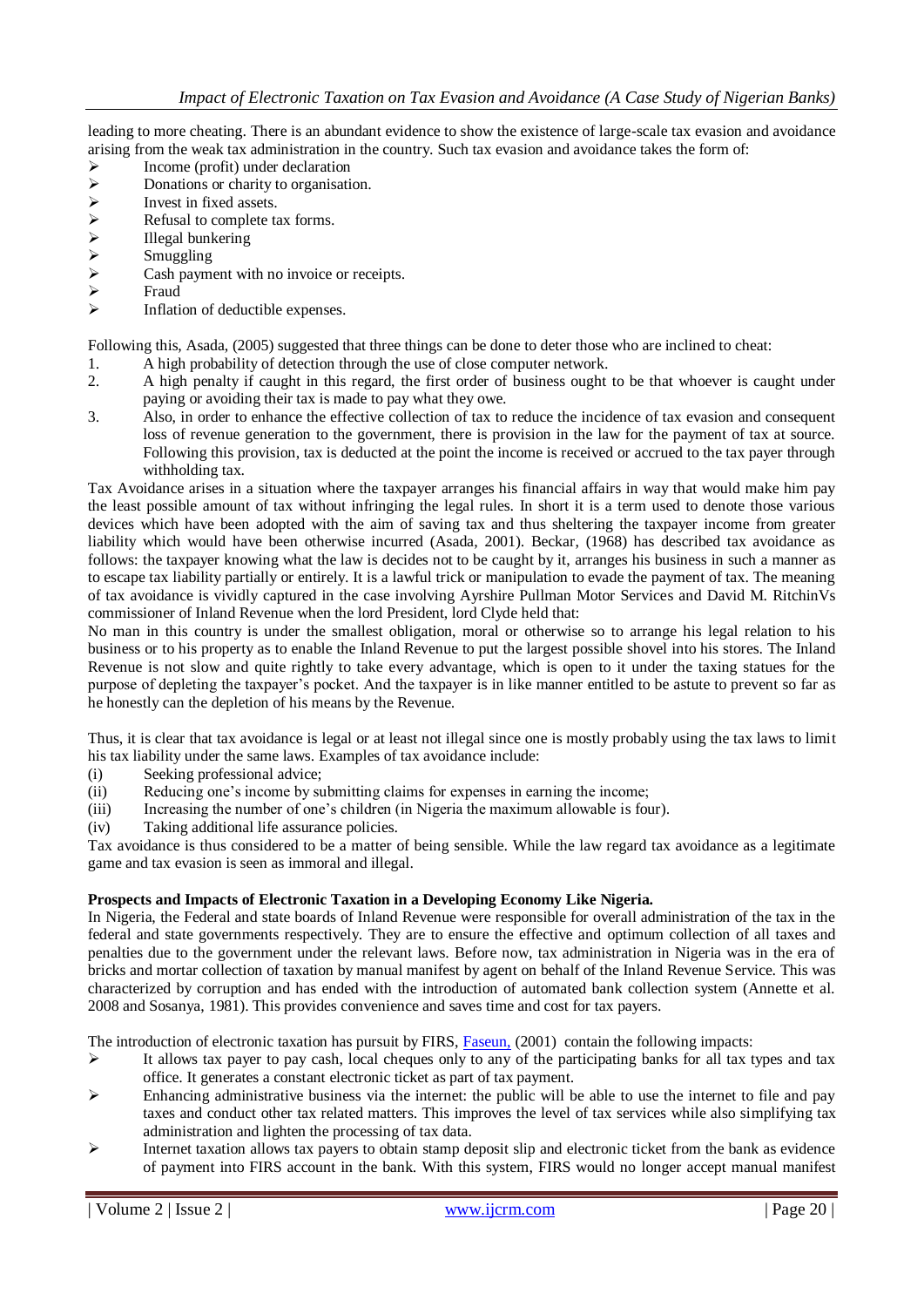from the collecting banks. This will in turn free-up man power that can be used to investigate tax evasion and under-reporting, therefore, boosting government revenue and achieve ring fair and objective of taxation.

- $\triangleright$  Prior to the implementation of e-taxation, FIRS mostly could not determine the amount collected, neither could it ascertain when money was collected. The bank are always at liberty to declare whatever they like, using manual manifest that could only be ascertained by the banks. As a result, transaction reconciliation between FIRS and the collecting banks often degenerate into controversy and open quarrels. The use of computer for tax administration has removed this ugly incident.
- Account transfer tax payment and rebate will reduce citizen's need to visit financial institution, speed payment of taxes and simplifying the rebate process: tax data will be transmitted via the internet to tax office. This enhanced remittance procedures, saving their time and man power, and acceleration payment of tax into national treasury. Payment of tax rebates via account transfer will save tax offices the cost and mailing rebate notices and checks.
- $\triangleright$  With the development of direct electronic solution, FIRS has found a killer system that helps her stamp out irregularities in the administration of taxation in the country. Pay direct is a PC based electronic payment solution designed to secure commercial transaction between an organisation and its dealers/ distributors. It is an effective way of providing e-payment solutions. This pay-direct supports payment from cash cheques, debit and credit cards, also opens up a window of opportunity by serving a wide range of non-cash transaction request and other value added services thereby providing a low cost entry point into the electronic payment network.
- Online data checking and transmission will reveal paper work.
- $\triangleright$  Online services will extend service hours and location. However there are many factors which can lead to tax evasion via the internet. We have examined the internet impact on existing taxation frame works on the assumption that any transaction conducted over the internet would be to some degree either self reported or within the investigative and enforcement powers or revenue authority.
- $\triangleright$  The web server could be located anywhere irrespective of the fact that transaction has been taken place, the remote web server location provides easy room for the concealment of the identity of the parties by tempering the data base of the web site where it has been uploaded.
- $\triangleright$  Deletion of the data base is possible within fraction of the moment, which can provide enough opportunity for tax payer to tamper with the record of the transaction in remote server and evade imposition of taxation (Cliton et al, 1999).

## **METHODLOGY**

This study is essentially a survey research. According to Ezejelue et al, (2008), survey research usually consists of gathering essential data from usually a large number of respondents, who themselves constitute a sample and analysing same to draw meaningful conclusion. It holds that the purpose of a survey research is not the collection of data per se but the discovery of meaning in the data collected, so that facts and events can be better understood, interpreted and explained. Consequently, survey research procedure was deemed most appropriate in this circumstance.

#### **Population of the Study**

The population for this study is 167, comprised the senior staff from level ten and above of the listed departments and sections of the State Board of Internal Revenue of both states, which are directly dealing with the administration and collection of taxes and the Tellers in the State headquarters of the participating Banks which are directly dealing with the collection and posting of tax paid by the tax payers.

The departments are:

- 1. Pay As You Earn (PAYE) Inspectorate Department.
- 2. Investigation or Withholding Department.
- 3. Pool betting Department
- 4. Stamp Duties Department
- 5. Road Taxation or State Licensing Office (Auto Regd)
- 6. Account section
- 7. Self Employed Department.

Therefore,

| 111010101                                      |     |    |
|------------------------------------------------|-----|----|
| Ekiti Board of Internal Revenue, Ado-Ekiti $=$ |     | 63 |
| Ondo Board of Internal Revenue, Akure          | $=$ | 71 |
| First Bank Plc, Ado-Ekiti                      |     | 06 |
| First Bank Plc. Akure                          | $=$ | 06 |
| GT Bank Plc, Ado-Ekiti                         |     | 05 |
| GT Bank Plc, Akure                             |     | 04 |
|                                                |     |    |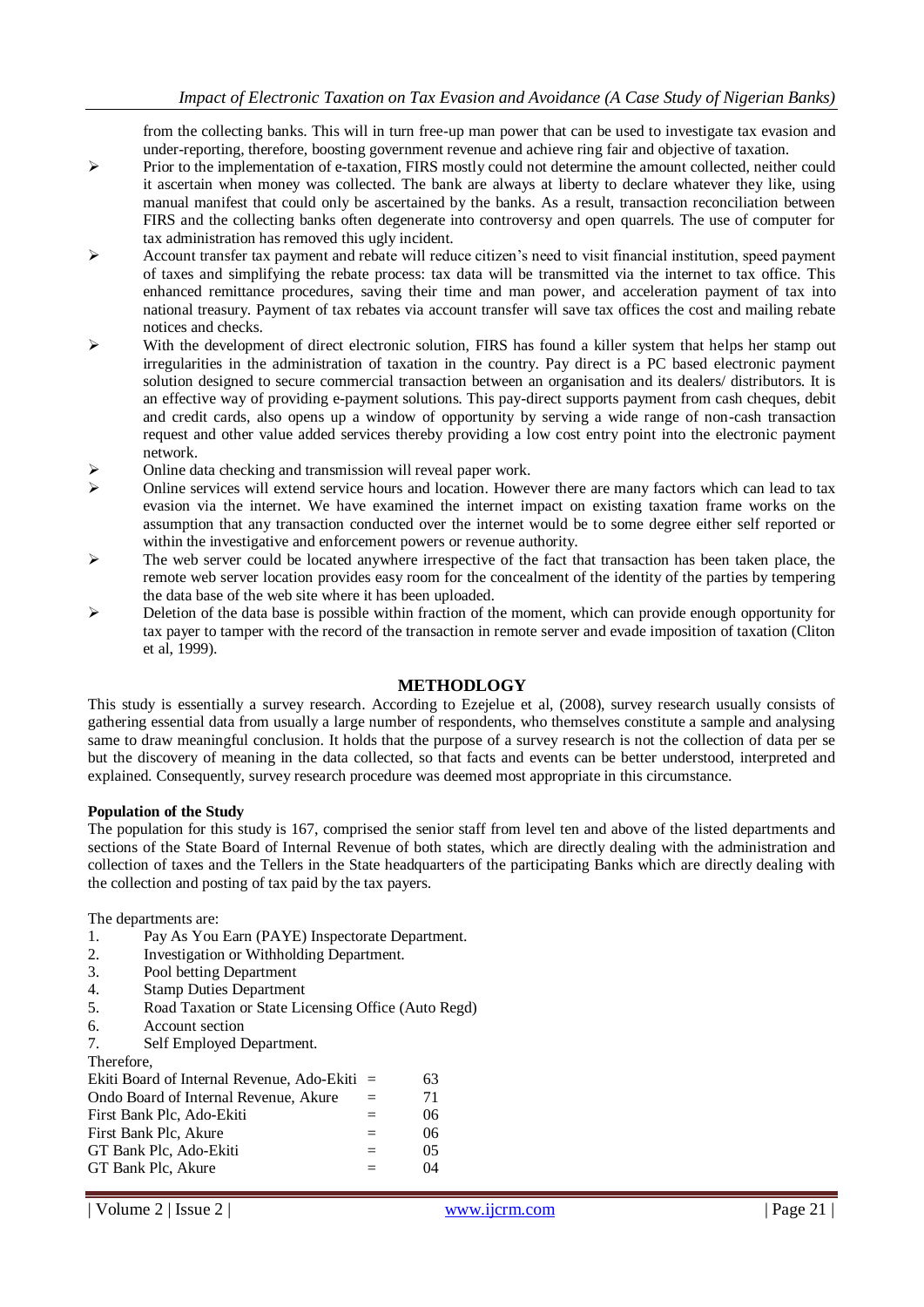| Enterprise Bank, Ado-Ekiti      | $=$ | 06  |
|---------------------------------|-----|-----|
| Enterprise Bank, Akure          | $=$ | 06  |
|                                 |     | 167 |
| Source: Field Survey Data, 2012 |     |     |

### **Sample Size Determination**

The researcher used barley's formula to determine the sample size. This is used when the population of the study is known (Taro Yamane, 1973). The formula is as follows:

| N                                             |     |
|-----------------------------------------------|-----|
| $n = 1 + N(e)^2$                              |     |
| Where: $n = required sample size$ .           |     |
| N=population                                  |     |
| $I = a constant$                              |     |
| $E =$ level of confidence/ significant $(5%)$ |     |
| Board of Internal Revenue Ekiti State         | 54  |
| Board of Internal Revenue Akure               | 60  |
| First Bank plc Ado Ekiti                      | 6   |
| First Bank plcAkure                           | 6   |
| GTBankPlc Ado Ekiti                           | 5   |
| <b>GTBankPlcAkure</b>                         | 4   |
| Enterprise Bank Plc, Ado-Ekiti                | 6   |
| Enterprise Bank Plc, Akure                    | 6   |
|                                               | 147 |
| Source: Field Survey Data, 2012               |     |

The total sample size is 147

#### **Research Instrument**

The major instrument used for the study was the questionnaire. It was used in conjunction with interview and observation of documents. The questionnaire instrument has two parts:

PART 1 solicited relevant personal data and other (if any) from the respondents as well as yes/no questions fundamental to the research.

PART II involved responding to five point Likert Scale questions weighted as follows: Strongly agree (5), Agree (4), Undecided (3), Strongly disagree (2) and Disagree (1).

These question were carried in a way the responses arising from the world provide answers that would enable the researcher to analyse her data either to accept or reject the hypotheses.

#### **Administration and Collection of Instrument**

For effective administration of questionnaire, there was a distribution schedule for each subject. Copies of questionnaire were personally distributed to all needed respondent on their schedule dates. The physical presence of the researcher afforded the researcher the opportunity to give explanation where necessary for successful completion of the questionnaire. This personal contact has a lot of advantages apart from ensuring a high rate of return. It also gives the researcher the opportunity to interview some unit heads and shop owners.

#### **Method of Data Analysis**

The data collected for the study were analysed using percentage analysis, frequency counts, mean score and Z-test. Data relating to question 5 to 10 of part 1 of the questionnaire were analysed using mean score. The responses from Likert scale was weighted as follows: strongly agree has 5 points and disagree 1 point. A mean score of 3.0 and above indicates position responses i.e. agree. Any statement of mean score below 3.0 is negative response i.e. disagree. The hypotheses were tested using z-test. This was done to ascertain the inferences between the population means when the hypotheses were tested at 0.05 (5% level of significance).

#### **Sources of Data**

Two sources of data were used in the study. (1) The primary sources, which constitute information generated through personal interview, questionnaire generation and focus group discussion and (2) The secondary source were sourced from scholarly publication through net and empirical studies. Data on internally generated revenue according to subheads were collected from the boards of internal revenue offices in Ekiti and Ondo state of south-west geo-political of Nigeria.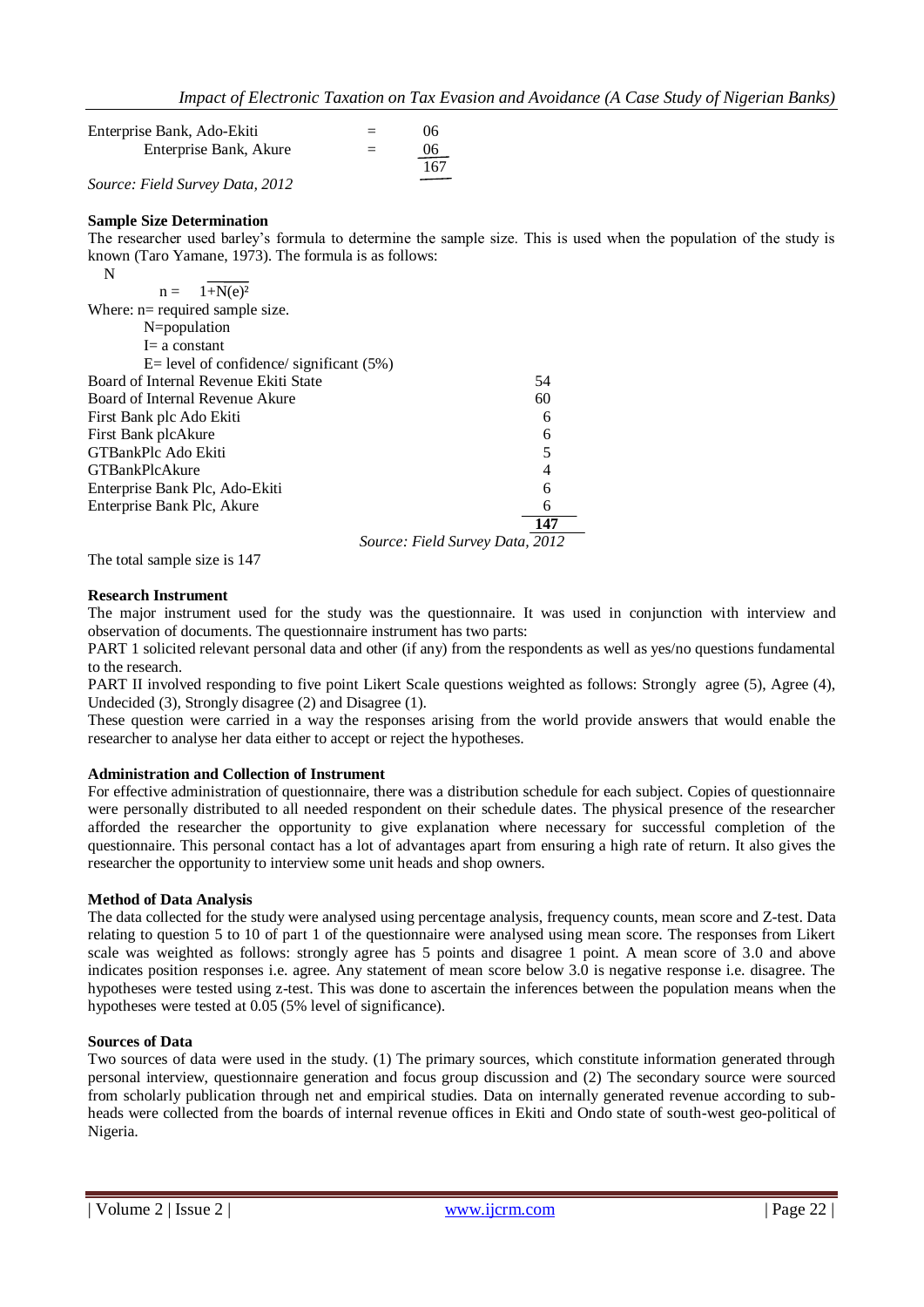## **RESULTS AND DISCUSSION**

The questionnaire presented in the Appendix was administered to one hundred and forty seven (147) respondents. They are senior staff (level ten and above) in board of internal revenue both in Akure and Ado-Ekiti, Senior staff and top management personnel in First bank Plc, GTBankPlc and Enterprise Bank Plchead quarters in both Akure and Ado-Ekiti and management of some organisations in both Akure and Ado-Ekiti. However, one hundred and nine copies (109) 74% were retrieved and thirty eight (38) 26% were not returned.

#### **Percentage Analysis of Dichotomous (Yes/No) Question 5-12**

Table 4.1: Responses of the respondents on the worthiness of paying tax to the government**.**

| Respondents | Yes | No | .<br>Percentage | ັ   |
|-------------|-----|----|-----------------|-----|
|             |     |    | Yes             | No  |
| Ekiti       | 48  | υ  | 44              |     |
| Ondo        | 46  |    | 42              |     |
| Total       | 94  | 15 | 86%             | 14% |

*Source: Field Survey, 2012*

The responses as shown in the above table discovered that payment of tax to Government is compulsory.

Table 4.2: The responses of the respondents on whether the idea of electronic –taxation is known

| Respondents | Yes | No            | Percentage |     |
|-------------|-----|---------------|------------|-----|
|             |     |               | Yes        | No  |
| Ekiti       | ົ   | າາ            | 29.4       |     |
| Ondo        |     |               | 41.3       |     |
| Total       |     | $\mathcal{L}$ | 71%        | 29% |

*Source: Field Survey, 2012*

The responses on the table above indicates that seventy seven respondents say Yes in both state i.e thirty two from Ekiti and forty five from Ondo state which form 71% of the total respondents as against total 29% that says No show that electronic-taxation is known to them in both states.

Table 4.3: The responses of the respondent on whether it is worthy for tax to be administered through electronic

| process.    |     |    |            |     |  |
|-------------|-----|----|------------|-----|--|
| Respondents | Yes | No | Percentage |     |  |
|             |     |    | Yes        | No  |  |
| Ekiti       | 43  |    | 39         | 10  |  |
| Ondo        |     | 13 | 39         | 12  |  |
| Total       |     |    | 78%        | 22% |  |

*Source: Field Survey, 2012*

The responses on the table above show that 78% of the total respondents from both states indicate 'Yes' while 22% indicate 'No' meaning that it is agreed to be administrating the tax through electronic processing.

Table 4.4: The responses of the respondents on the existence of electronic taxation in Ekiti and Ondo State

| Respondents | Yes | No | Percentage |     |
|-------------|-----|----|------------|-----|
|             |     |    | Yes        | No  |
| Ekiti       |     |    |            | ΩΩ  |
| Ondo        |     | ۱8 |            |     |
| Total       | 66  | 43 | 61%        | 39% |

*Source: Field Survey, 2012*

The responses to the operation of electronic taxation in both states by the respondents shows that it has been in existence through the percentage of No respondents (23%) in Ekiti shows that the awareness is not yet circulated.

| Table 4.5: The responses of the respondents on the extent of computer literacy of the tax payers |  |  |
|--------------------------------------------------------------------------------------------------|--|--|
|                                                                                                  |  |  |

| Respondents | Yes      | No       |     | $\overline{\phantom{a}}$<br>Percentage |  |
|-------------|----------|----------|-----|----------------------------------------|--|
|             |          |          | Yes | No                                     |  |
| Ekiti       | 30       | 24       | 28  | $\sim$<br>∠∠                           |  |
| Ondo        | ົາ<br>33 | nn<br>∠∠ | 38  | 20                                     |  |
| Total       | 63       | 46       | 58% | 42%                                    |  |

*Source: Field Survey, 2012*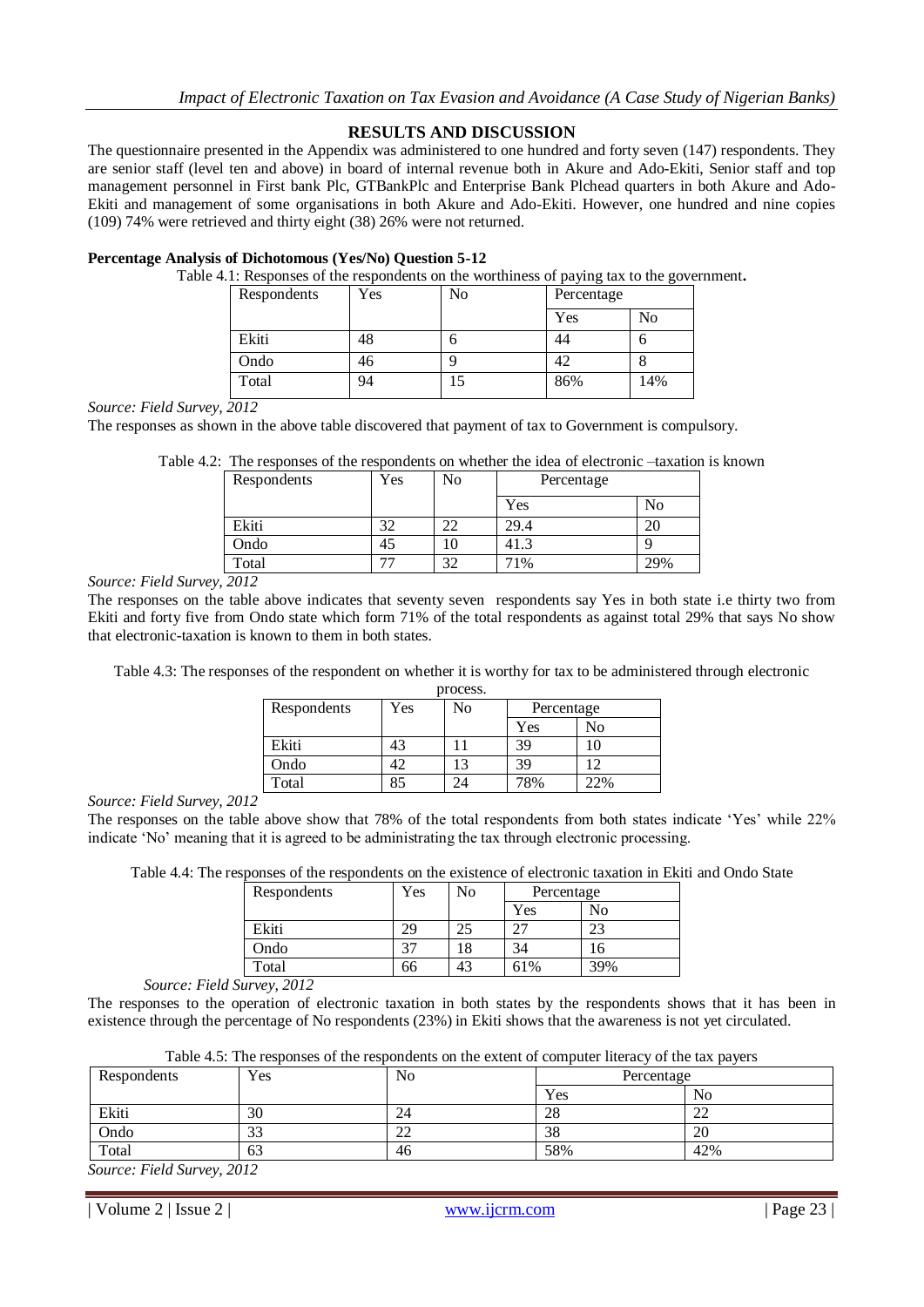The responses of the respondent on the literate level of computer operation shows 58% yes in both states indicating that majority have computer knowledge when it comes to the assessment of tax.

| S/N | Year | Ekiti State      | Ondo State       |
|-----|------|------------------|------------------|
|     | 2004 |                  | 2,097,001,909.8  |
| 2   | 2005 |                  | 2,521,787,850.69 |
| 3   | 2006 |                  | 2,584,741,310.25 |
| 4   | 2007 | 3,840,814,697    | 2,789,770,927.39 |
| .5  | 2008 | 4,018,915,564.63 |                  |
| 6   | 2009 | 4,091,923,011.15 |                  |
|     | 2010 | 2,945,341,994.22 |                  |

Table 4.6: Tax collected manually four years before the commencement of electronic method was introduced.

*Source: Field Survey, 2012*

| Table $4.7$ : |      | Tax collected electronically by the two states |                  |  |  |
|---------------|------|------------------------------------------------|------------------|--|--|
| S/N           | Year | Ekiti State                                    | Ondo State       |  |  |
|               | 2008 |                                                | 3,984,678,519.91 |  |  |
| ◠             | 2009 |                                                | 3,751,817,815.35 |  |  |
| 3             | 2010 |                                                | 6,480,372,918.96 |  |  |
|               | 2011 | 10,615,350,000                                 | 8,015,725,375.26 |  |  |

*Source: Field survey, 2012* 

The above table indicated that Electronic taxation operation started in 2011 in Ekiti State while Ondo state started 2008.

| Table 4.8: Percentage increase of tax collected before and during electronic taxation period. |  |  |  |  |
|-----------------------------------------------------------------------------------------------|--|--|--|--|
|                                                                                               |  |  |  |  |

| Year | <b>Ekiti State % increase</b> | <b>Ondo State % increase</b> |  |  |  |
|------|-------------------------------|------------------------------|--|--|--|
| 2005 |                               | 20.3                         |  |  |  |
| 2006 |                               | 2.5                          |  |  |  |
| 2007 |                               |                              |  |  |  |
| 2008 | 4.6                           | 42.8                         |  |  |  |
| 2009 | 2.0                           | 6                            |  |  |  |
| 2010 | 28                            | 73                           |  |  |  |
| 2011 | 260                           | 24                           |  |  |  |

*Source: Field Survey, 2012*

The above percentage increase/decrease shows the operation of both Ekiti and Ondo State four year before the commencement of E-taxation and the operation at the commencement of E-taxation.

It implies that the rate of increase in percentage in Ekiti on tax collected using manual method was low, even with decrease operation in 2010 but astronomically jump up to 260% in 2011 immediately Electronic – taxation was introduced.

In Ondo State the manual collection equally suffer set back since the rate of increase dwindling until the E-taxation was introduced in 2008 where 42.8% was recorded over 8% of the previous year. It is thereby agreed that E-taxation increase revenue generation in both states.

Table 4.9: Responses of the respondents on whether electronic taxation will significantly curb tax evasion and tax

| avoidance. |                                                                                                                                                                            |            |            |            |             |                |              |                         |   |
|------------|----------------------------------------------------------------------------------------------------------------------------------------------------------------------------|------------|------------|------------|-------------|----------------|--------------|-------------------------|---|
| S/N        | <b>STATEMENTS</b>                                                                                                                                                          | <b>SD</b>  | D          | <b>UN</b>  | A           | <b>SA</b><br>5 | <b>TOTAL</b> | $\overline{\mathbf{X}}$ | R |
|            | Poor<br>the<br>generation<br>by<br>revenue<br>government is caused by tax evasion and<br>avoidance by individual and group.                                                | (16)<br>16 | (12)<br>24 | (11)<br>33 | (37)<br>148 | (33)<br>165    | (109)<br>386 | 386<br>109<br>3.54      | A |
|            | Tax evasion and avoidance can<br>be<br>curbed through computerization of tax<br>administration system and keeping<br>counter acting measures in case of<br>security breach | (10)<br>10 | (21)<br>42 | (09)<br>21 | (45)<br>180 | (26)<br>130    | (109)<br>383 | 383<br>109<br>3.51      | A |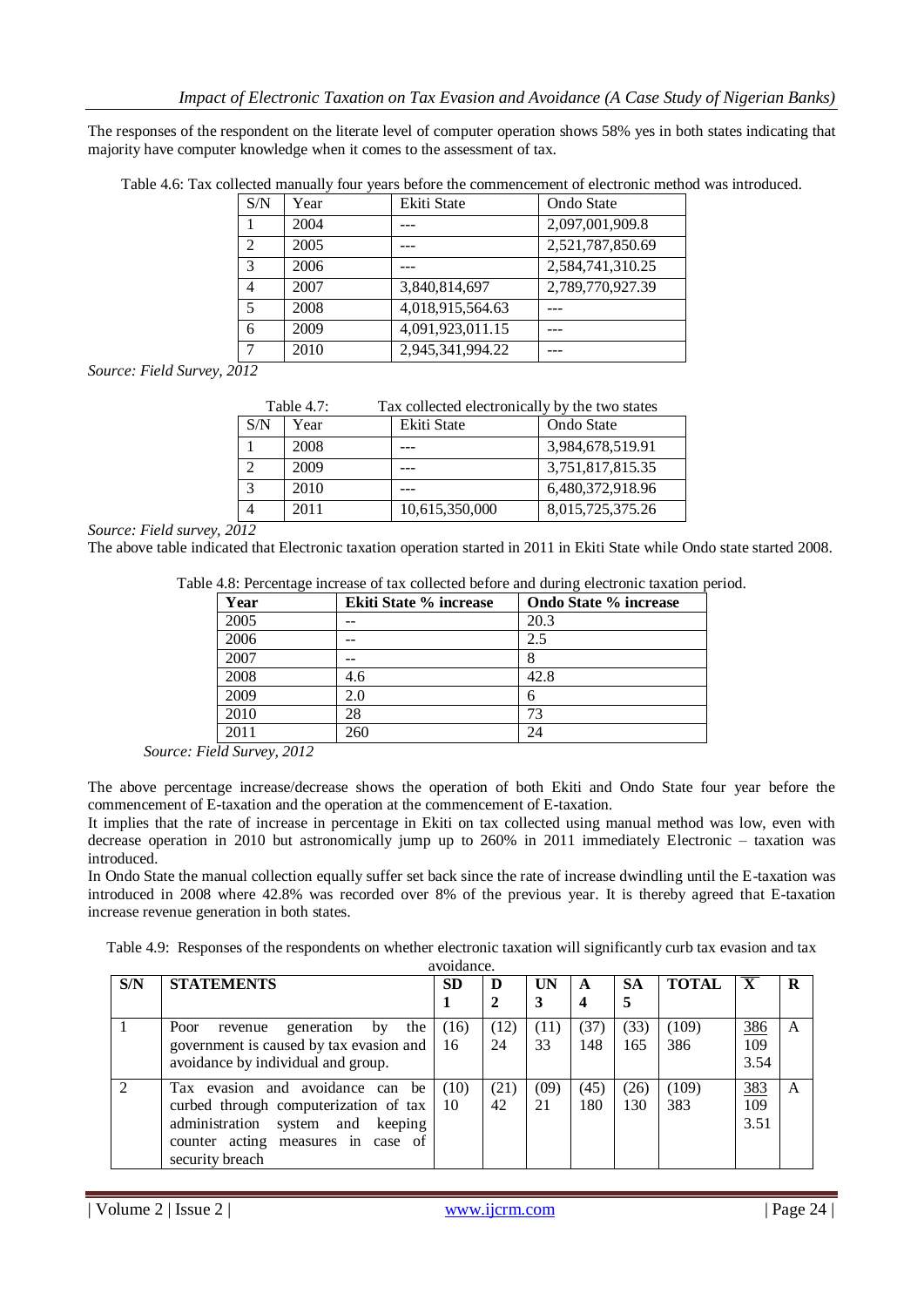*Impact of Electronic Taxation on Tax Evasion and Avoidance (A Case Study of Nigerian Banks)*

| $\overline{3}$ | Electronics taxation would quicken the<br>tax inspectors to check accounting data<br>of taxpayers so as to fight against tax         | (9)<br>9   | (04)<br>8  | (17)<br>51 | (49)<br>196 | (30)<br>150 | (109)<br>414 | 414<br>109<br>3.80 | $\mathsf{A}$ |
|----------------|--------------------------------------------------------------------------------------------------------------------------------------|------------|------------|------------|-------------|-------------|--------------|--------------------|--------------|
|                | evasion and avoidance                                                                                                                |            |            |            |             |             |              |                    |              |
| $\overline{4}$ | $Bio - data of every tax payer as shown$<br>through on line registration would<br>extremely curb tax<br>evasion<br>and<br>avoidance. | (13)<br>13 | (17)<br>34 | (08)<br>24 | (43)<br>172 | (28)<br>140 | (109)<br>383 | 383<br>109<br>3.51 | A            |
| 5              | Weak tax administration is responsible<br>for large scale of tax evasion and tax<br>avoidance                                        | (06)<br>6  | (20)<br>40 | (14)<br>42 | (35)<br>140 | (34)<br>170 | (109)<br>398 | 398<br>109<br>3.65 | $\mathsf{A}$ |
| 6              | Quick delivery of responsibilities<br>through electronics taxation<br>would<br>significantly curb tax evasion<br>and<br>avoidance.   | (11)<br>11 | (25)<br>50 | (07)<br>21 | (39)<br>156 | (27)<br>135 | (109)<br>373 | 373<br>109<br>3.42 | A            |
| $\overline{7}$ | of<br>discharged<br>Poor<br>government<br>responsibilities to the tax payers gives<br>rise to the tax avoidance and evasion.         | (20)<br>20 | (22)<br>44 | (04)<br>12 | (36)<br>144 | (27)<br>135 | (109)<br>355 | 355<br>109<br>3.26 | $\mathsf{A}$ |
| 8              | Electronics<br>taxation<br>would<br>reveal<br>unacceptable income from tax payer<br>who wanted to evade tax.                         | (05)<br>5  | (11)<br>22 | (20)<br>60 | (37)<br>148 | (36)<br>180 | (109)<br>415 | 415<br>109<br>3.81 | $\mathsf{A}$ |
| 9.             | Strong and effective tax administration<br>through electronic taxation would curb<br>tax aversion and avoidance.                     | (16)<br>6  | (12)<br>24 | (20)<br>60 | (31)<br>124 | (40)<br>200 | (109)<br>414 | 414<br>109<br>3.79 | $\mathsf{A}$ |
| 10             | Enough computer literacy by the tax<br>payers reduces tax evasion and tax<br>avoidance.                                              | (07)<br>07 | (10)<br>20 | (15)<br>45 | (45)<br>10  | (32)<br>160 | (109)<br>412 | 412<br>109         | $\mathsf{A}$ |
|                |                                                                                                                                      |            |            |            |             |             |              | 3.78               |              |

*Source: Field Survey Data 2012*

## **Assessment of the effects of electronic taxation on tax avoidance and evasion**

The hypothesis to be tested here is stated thus

Ho : Electronic taxation will not significantly curb tax evasion and avoidance

This hypothesis is tested as follows



**= 10.63**